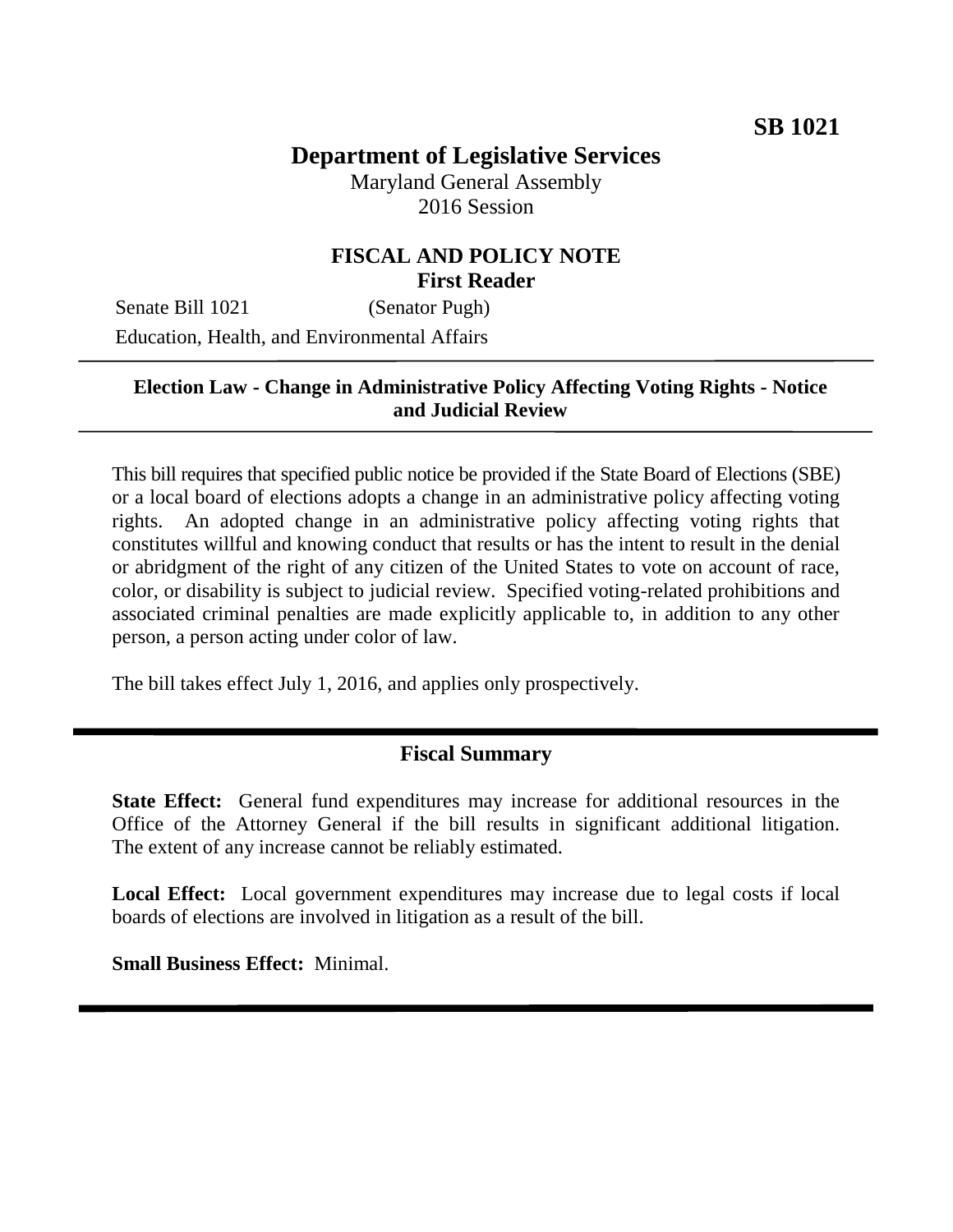# **Analysis**

**Bill Summary:** An "administrative policy affecting voting rights" is any action relating to voter registration, provisional voting, absentee voting, or the location of a polling place or early voting center.

If SBE or a local board of elections adopts a change in an administrative policy affecting voting rights, SBE and, if applicable, the local board that adopted the change must provide reasonable public notice of the change, within 48 hours of its adoption. The public notice must be in a reasonably convenient and accessible format and be prominently posted on SBE's website and, if applicable, the local board of elections' website. If SBE and, if applicable, the local board of elections that adopted the change, do not provide the public notice, the right to vote of an individual may not be denied or abridged because the individual fails to comply with the change.

A registered voter may seek judicial relief in the appropriate circuit court if SBE adopts a change in an administrative policy affecting voting rights that constitutes willfully and knowingly engaging in conduct that results or has the intent to result in the denial or abridgement of the right of any citizen of the United States to vote on account of race, color, or disability. In addition, the Attorney General may seek judicial relief in the appropriate circuit court if a local board of elections adopts such a change in an administrative policy affecting voting rights.

The bill establishes procedural requirements for a court proceeding under the bill.

## **Current Law:**

### *SBE Adoption of Regulations*

SBE is subject to requirements of the Administrative Procedure Act (APA) applicable to adoption of regulations, including requirements to publish proposed regulations in the Maryland Register and on its website, permit public comment, and publish notice of adoption in the Maryland Register. "Regulation" is defined under the APA as a statement or an amendment or repeal of a statement that (1) has general application; (2) has future effect; (3) is adopted by the unit to detail or carry out a law that the unit administers, govern organization of the unit, govern the procedure of the unit, or govern practice before the unit; and (4) is in any form, including a guideline, rule, standard, statement of interpretation, or statement of policy.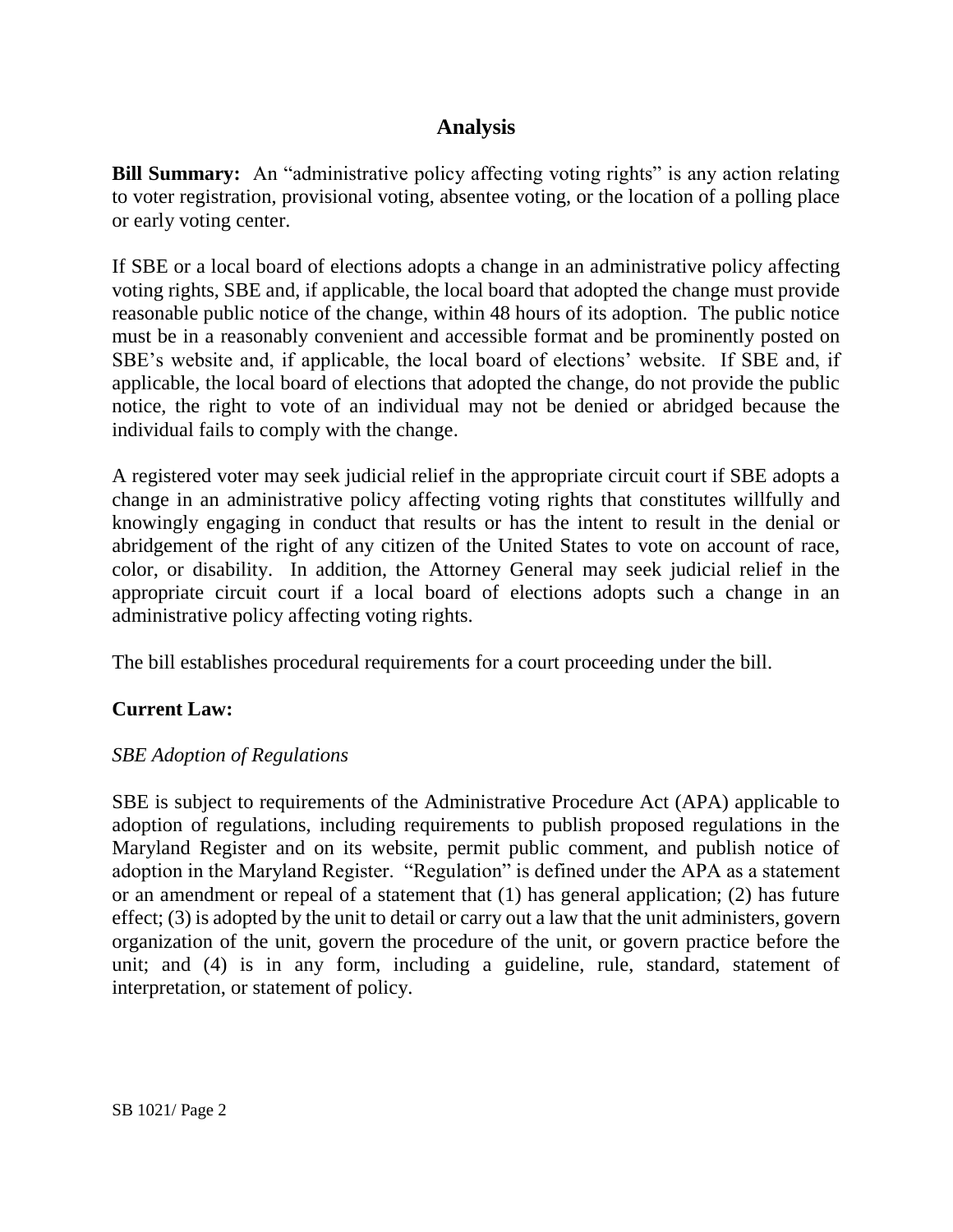#### *SBE Administrative Complaint Procedure*

SBE regulations establish an administrative complaint procedure for certain types of complaints: (1) an alleged violation of any provision of Title III of the federal Help America Vote Act of 2002; (2) an alleged violation of any provision of the Election Law Article of the Annotated Code of Maryland relating to provisional ballots; and (3) a complaint brought by an individual who feels aggrieved by an action of a local board of elections regarding voter registration.

#### *Judicial Review of Elections*

Title 12, Subtitle 2 of the Election Law Article, authorizes a registered voter, if no other timely and adequate remedy is provided, to seek judicial relief from any act or omission relating to an election, whether or not the election has been held, on the grounds that the act or omission (1) is inconsistent with the Election Law Article or other law applicable to the elections process and (2) may change or has changed the outcome of the election.

A registered voter may seek judicial relief in the appropriate circuit court within the earlier of (1) 10 days after the act or omission or the date the act or omission became known to the petitioner or (2) seven days after the election results are certified, unless the election was a gubernatorial primary or special primary election, in which case three days after the election results are certified. The proceeding must be heard and decided without a jury and as expeditiously as circumstances require. The court may order specified relief if an act or omission may change or has changed the outcome of an election, including, if an act or omission may change the outcome of an election, any relief it considers appropriate under the circumstances.

The Maryland Court of Appeals, in *Suessmann v. Lamone*, 393 Md. 697 (2004), has indicated that, in order to meet the requirement under Title 12, Subtitle 2 that an act or omission may change or has changed the outcome of an election, a litigant must prove, by clear and convincing evidence, a substantial probability that the illegal action may change or has changed the outcome of the election. The court indicated that a substantial probability, while less than 100%, is significantly more than "more likely than not."

**State Fiscal Effect:** General fund expenditures may increase to the extent any additional litigation resulting from the bill, that involves SBE, cannot be handled with existing resources of the Office of the Attorney General. The extent of any additional litigation cannot be reliably estimated.